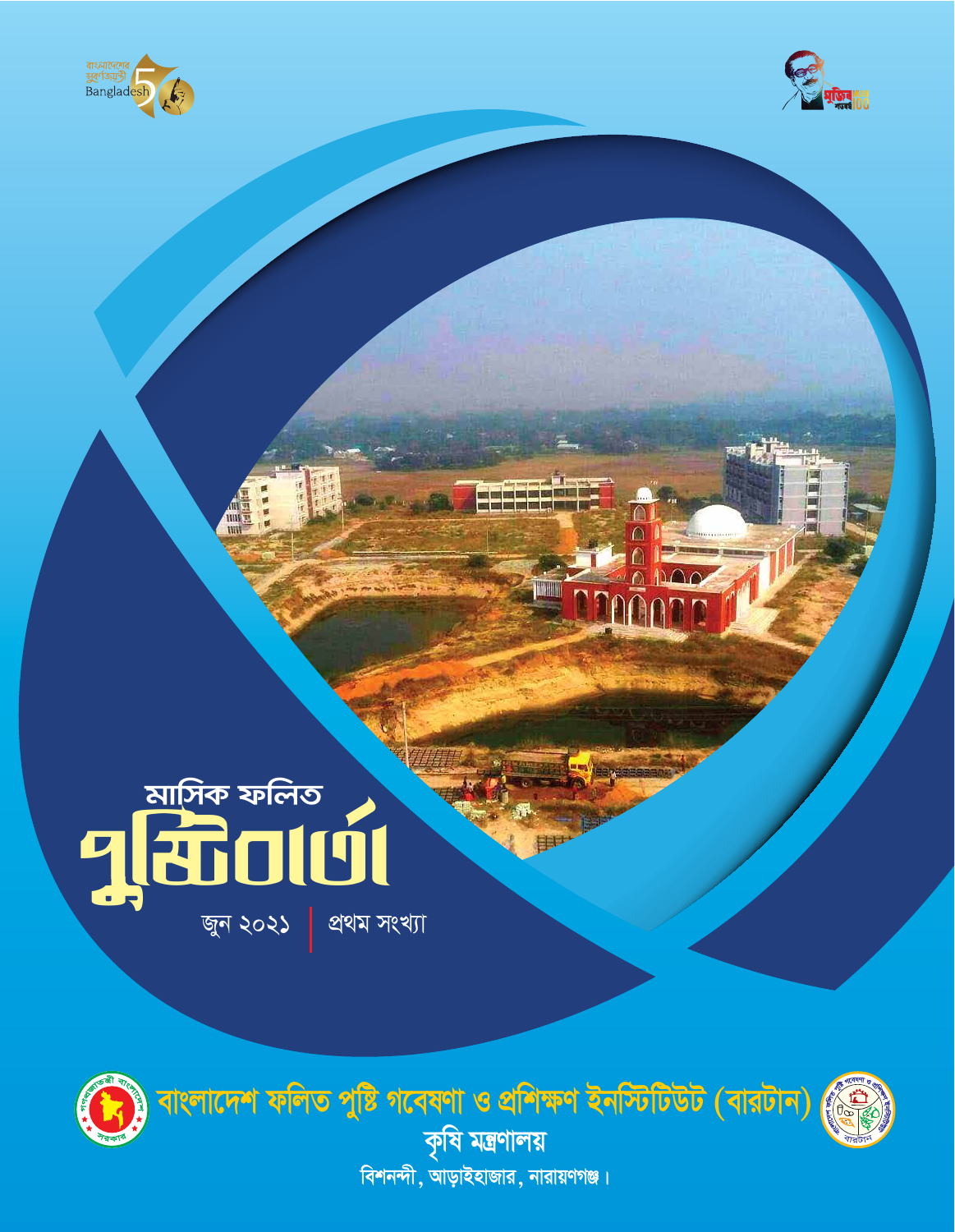



## <u> प्रम्भाप्रकारी</u>

পর্যাপ্ত পুষ্টি প্রাপ্যতা একটি মৌলিক মানবাধিকার। বাংলাদেশের সংবিধানে জনগণের পুষ্টিস্তর উন্নয়ন ও জনম্বাষ্থ্যের উন্নতি সাধনকে রাষ্ট্রের অন্যতম কর্তব্য বলে স্বীকৃতি প্রদান করা হয়েছে। বাংলাদেশ খাদ্য উৎপাদনে উল্লেখযোগ্য অগ্ৰগতি সাধন করলেও শিশু ও মাতৃ পুষ্টি নিশ্চিতকরণ এবং ব্যক্তিগত ও পারিবারিক পর্যায়ে বৈচিত্র্যপূর্ণ খাদ্যের সমন্বয়ে পরিপূর্ণ পুষ্টি সমৃদ্ধ খাদ্যাভাস তৈরি করার বিষয়ে এখনো কাজ করার সুযোগ রয়েছে। খাদ্যভিত্তিক পুষ্টি বিষয়ে কার্যকরী প্রশিক্ষণ ও গবেষণার মাধ্যমে পুষ্টিন্তর উন্নয়ন বাংলাদেশ ফলিত পুষ্টি গবেষণা ও প্রশিক্ষণ ইনস্টিটিউট (বারটান) এর প্রধান লক্ষ্য।

আমরা অত্যন্ত আনন্দের সঙ্গে জানাচ্ছি যে বারটান-এর কার্যক্রম সম্পর্কে জনগণ ও অংশীজনদের সম্যক অবগতির উদ্দেশ্যে বারটান-এর মাসিক কার্যক্রমের তথ্য ও পষ্টি সচেতনতামূলক বার্তা সংবলিত মাসিক ই-নিউজলেটার প্রকাশের উদ্যোগ নেয়া হয়েছে।

ইতিমধ্যে বারটান অবকাঠামো নির্মাণ ও কার্যক্রম শক্তিশালীকরণ প্রকল্প-এর মাধ্যমে নারায়ণগঞ্জ-এর আডাইহাজারে প্রধান কার্যালয় সহ ০৭ বিভাগীয় আঞ্চলিক কার্যালয় নির্মাণ করা হয়েছে। গবেষণা কার্যক্রম শক্তিশালীকরণে কারিগরি ল্যাব স্থাপনে কাজ চলমান রয়েছে।

চলতি অর্থবছরে বারটানের নিজন্ব অর্থায়নে ১২টি গবেষণা কার্যক্রম চলমান রয়েছে। চলমান এই গবেষণা প্রকল্পগুলো প্রধান কার্যালয় সহ ০৭টি আঞ্চলিক কার্যালয়ের মাধ্যমে বাস্তবায়ন করা হচ্ছে। বারটান-এর ২০২০-২১ অর্থবছরের বার্ষিক কর্মসম্পাদন চুক্তিতে ১২ হাজার ব্যক্তিকে পুষ্টি বিষয়ক সচেতনমূলক প্রশিক্ষণ দেয়ার লক্ষ্য নির্ধারণ করা হয়েছে। জুন ২০২১ পর্যন্ত এই লক্ষ্য অজিত হয়েছে। উক্ত প্রশিক্ষণে জনপ্রতিনিধি, উপসহকারী কৃষি কর্মকর্তা, বিভিন্ন শিক্ষা প্রতিষ্ঠানের শিক্ষক, নারী ও শিশু বিষয়ক মন্ত্রণালয়ের কর্মকর্তা, পরোহিত, ইমাম, ষ্টানীয় সমাজকর্মী, বিভিন্ন এনজিও প্রতিনিধি ও কিষাণ-কিষাণী অংশগ্রহণ করেন। ৩০০ জন ব্যক্তিকে আপদকালীন পরিষ্থিতি মোকাবেলায় পুষ্টি বিষয়ক সচেতনতামূলক প্রশিক্ষণ দেয়া হয়েছে।

পুষ্টি কাৰ্যক্ৰমে সহযোগিতা ও আন্তঃমিথষ্ক্ৰিয়া বৃদ্ধির লক্ষ্যে বারটান সমসাময়িক খাদ্যভিত্তিক পুষ্টি বিষয়ক বিভিন্ন ইস্যু নিয়ে সেমিনার/কর্মশালা আয়োজন করে থাকে। চলতি অর্থবছরে ৩৪টি সেমিনার আয়োজন করা হয়েছে। এছাড়া বাংলাদেশ বেতারের মাধ্যমে সমসাময়িক বিভিন্ন ইস্যুতে পুষ্টি বিষয়ক সচেতনতামূলক বেতার কথিকায় অংশগ্রহণ করে থাকেন বারটানের কর্মকর্তারা। জুন ২০২১ পর্যন্ত ৫৭টি বেতার কথিকা সম্প্রচার করা হয়েছে।

বারটানের কার্যক্রমের তথ্য সংবলিত মাসিক ই-নিউজলেটারটি প্রতিষ্ঠানের সার্বিক কার্যক্রম সম্পর্কে জনসাধারণ ও অংশীজনদের অবগত করার পাশাপাশি পুষ্টি বিষয়ক গুরুত্বপূর্ণ বার্তা সম্প্রসারণের মাধ্যমে জাতীয় পুষ্টিস্তর উন্নয়নে ভূমিকা রাখবে। ই-বুলেটিনটি প্রষ্কুত ও প্রকাশের কাজে সংশিষ্ট সবাইকে আমি আন্তরিক ধনবোদ ও শুভোছা জ্ঞাপন করছি।

নিবাহী পরিচালক বাংলাদেশ ফলিত পুষ্টি গবেষণা ও প্ৰশিক্ষণ ইনস্টিটিউট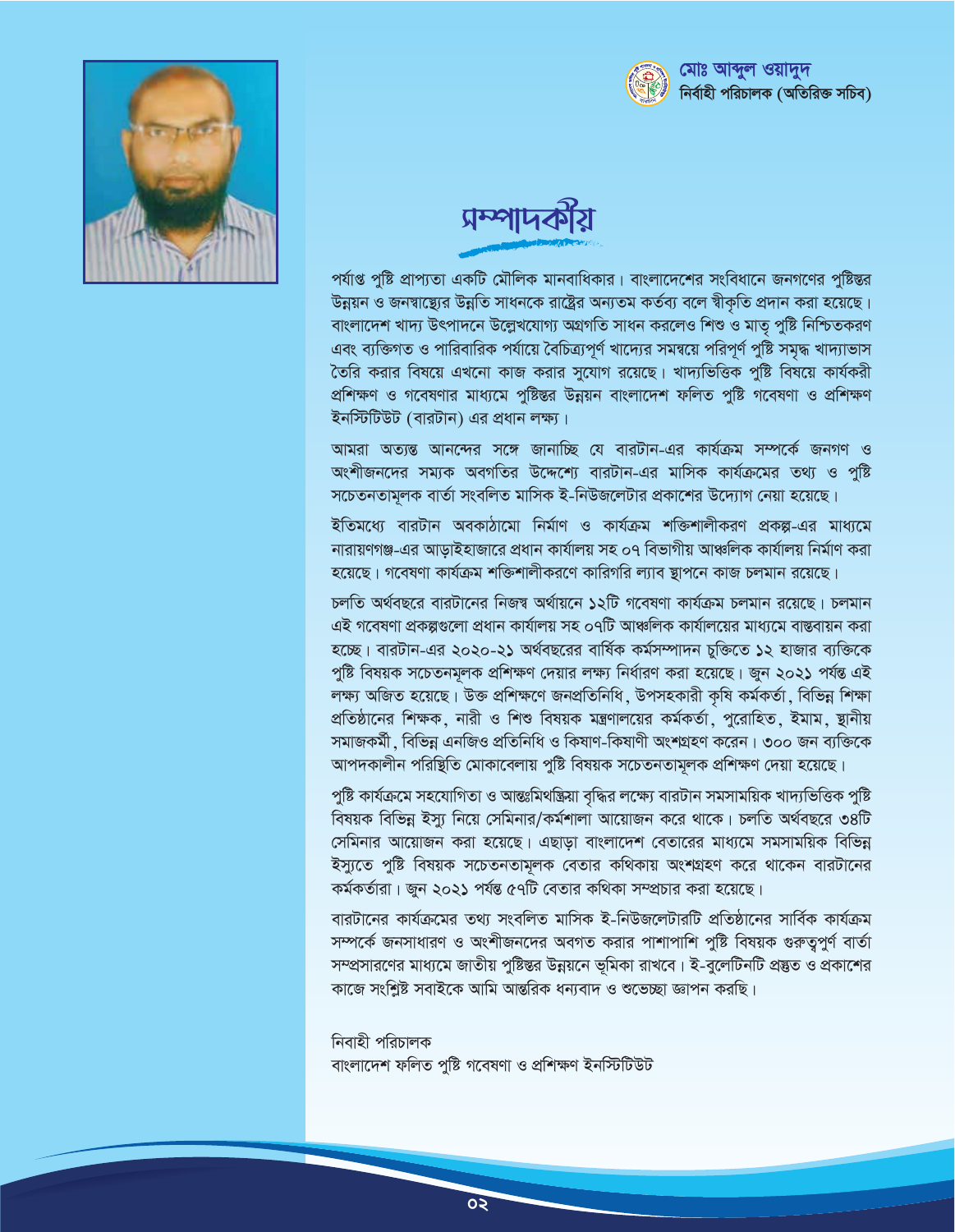

খাদ্যভিত্তিক পুষ্টি বিষয়ক প্রশিক্ষণ ও গবেষণার মাধ্যমে কর্মক্ষম ও দক্ষ জনশক্তি সূজন , পুষ্টিহীনতা দূরীকরণ , বেকার সমস্যা সমাধান ও ন্বকর্মসংস্থানের মাধ্যমে দারিদ্র বিমোচনে শক্তিশালী ভূমিকা রাখার লক্ষ্যে প্রতিষ্ঠিত হয়েছে বাংলাদেশ ফলিত পুষ্টি গবেষণা ও প্রশিক্ষণ ইনস্টিটিউট (বারটান)।

জাতীয় অধ্যাপক মরহুম ডাঃ মোঃ ইব্রাহিম জনগণের পুষ্টির অবস্থা উন্নয়ন ও জনস্বাস্থ্যের উন্নতি সাধনের লক্ষ্যে ১৯৬৮ সনে ঢাকার অদরে ডেমরা থানার জুরাইনে "ফলিত পুষ্টি প্রকল্প" নামে একটি প্রকল্প শুরু করেন। ফলিত পুষ্টি প্রকল্পের আশানুরূপ ফলাফলের ভিত্তিতে ১৯৭৯ সনে বাংলাদেশ ডায়াবেটিক সমিতির ১৫৪তম কাউন্সিল মিটিং-এ "ফলিত পুষ্টি' প্রকল্পটির নাম পরিবর্তন করে বাংলাদেশ ফলিত পুষ্টি গবেষণা ও প্রশিক্ষণ ইনস্টিটিউট (বারটান-BIRTAN) করা হয়। কৃষি মন্ত্রণালয় ১৯৮০ সালে এ প্রকল্পের দায়িত্ব গ্রহণ করে। ১৯৯৩ সালে Bangladesh Agriculture Research Council (BARC) এ প্রকল্পের দায়িতুপ্রাপ্ত হয়। ফলিত পুষ্টি বিষয়ে গবেষণা ও প্রশিক্ষণের আঞ্চলিক এবং বৈশ্বিক পীঠন্থান (Center of Excellence) হিসেবে গড়ে তোলার লক্ষ্যে মহান জাতীয় সংসদে 'বাংলাদেশ ফলিত পুষ্টি গবেষণা ও প্রশিক্ষণ ইনস্টিটিউট (বারটান) আইন-২০১২' পাশ হয়। ১৯ জুন, ২০১২ তারিখে ২০১২ সালের ১৮ নং আইন হিসেবে বাংলাদেশ গেজেটে প্রকাশিত হয়। বারটান-এর কর্মচারী চাকুরী প্রবিধানমালা ১১ জুলাই ২০১৬ তারিখে বাংলাদেশ গেজেটে প্ৰকাশিত হয়েছে।

নারায়ণগঞ্জের আডাইহাজার উপজেলায় মেঘনা নদীর তীরে ১০০ একর জায়গায় নির্মিত হচ্ছে বারটান-এর প্রধান কার্যালয়। এখানে আন্তর্জাতিক মানের ফলিত পুষ্টি গবেষণাগারসহ, প্রশিক্ষণ ভবন, ডরমিটরি, অফিস ভবন, গবেষণার জন্য ফার্ম শেড, পুকুর, স্কুল ও কলেজ ভবন নির্মাণ করা হচ্ছে। এছাডা বরিশাল, সিরাজগঞ্জ, সনামগঞ্জ, ঝিনাইদহ, নেত্রকোনা, নোয়াখালী (সবর্ণচর) এবং রংপরে (পীরগঞ্জ) গবেষণা ও প্রশিক্ষণের সুবিধা সংবলিত ০৭টি আঞ্চলিক কার্যালয় নির্মাণ করা হয়েছে।

### ভিশন

জনগণের পুষ্টিন্তর উন্নয়ন।

#### মিশন

খাদ্য ও পুষ্টি সম্পর্কিত গবেষণা ়প্রশিক্ষণ ও ওয়ার্কশপ বাস্তবায়ন এবং গণমাধ্যমে সম্প্রচারের মাধ্যমে দেশের জনগণের পুষ্টিস্তর উন্নয়নে অবদান রাখা।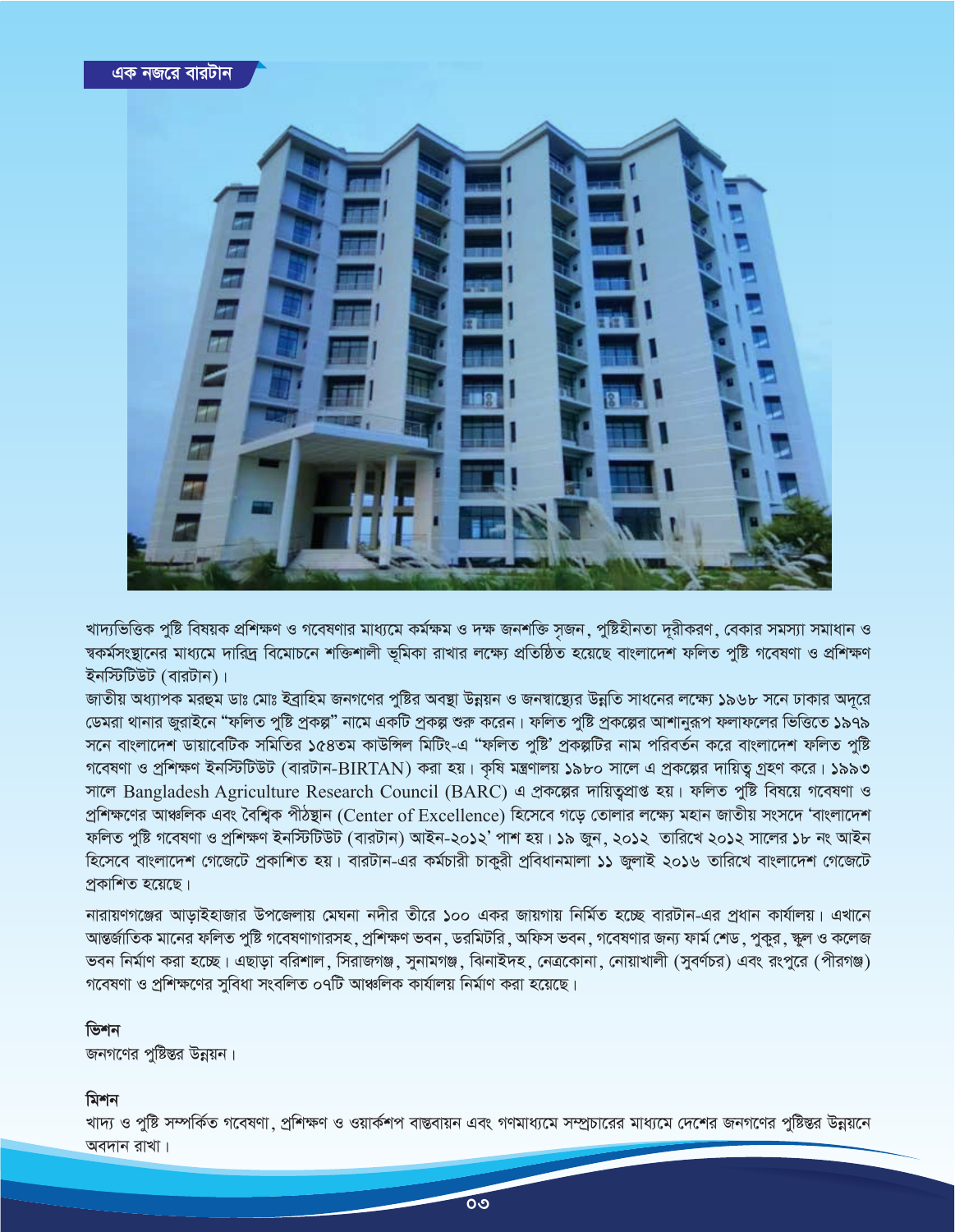## *<u><b>belain* Mcdaell</u>

বাংলাদেশ ফলিত পুষ্টি গবেষণা ও প্ৰশিক্ষণ ইনস্টিটিউট ২০২০-২১ অৰ্থবছরে ফলিত পুষ্টি সম্পৰ্কিত বিভিন্ন বিষয়ে ১২টি গবেষণা প্ৰকল্প গ্ৰহণ করেছে।বারটান-এর রাজন্ব খাতের অর্থায়নে চলমান এই গবেষণা প্ৰকল্পগুলো প্ৰধান কাৰ্যালয় সহ ০৭টি আঞ্চলিক কাৰ্যালয়ের মাধ্যমে বাস্তবায়ন করা হচ্ছে।



<u>বারটান প্রধান কাযালয়ে গবেষণা কাযক্রম পরিদশন করছেন</u>  $\overline{\mathsf{N}}$ বাহী পরিচালক মো: আব্দুল কাদের (অতিরিক্ত সচিব)।

| ক্ৰ. <b>নং</b> | গবেষণা প্ৰম্ভাব                                                                                       | প্রভাবকের নাম ও কার্যালয়                                                                                                                                                                                                   | মেয়াদকাল                            |
|----------------|-------------------------------------------------------------------------------------------------------|-----------------------------------------------------------------------------------------------------------------------------------------------------------------------------------------------------------------------------|--------------------------------------|
| $\circ$ .      | Nutritional value of non conventional                                                                 | ড. মোঃ সাদেকুল ইসলাম,                                                                                                                                                                                                       | জুলাই:২০২০-                          |
|                | leafy vegetable available in Rangpur.                                                                 | ঊর্ধ্বতন বৈজ্ঞানিক কর্মকর্তা , রংপুর।                                                                                                                                                                                       | জুন:২০২১                             |
| ०२.            | Nutritive value of different colored vegetable and                                                    | ড. মোঃ জামাল হোসেন                                                                                                                                                                                                          | ডিসে:২০২০-                           |
|                | their health implication.-Locally available vegetable                                                 | ঊর্ধ্বতন বৈজ্ঞানিক কর্মকর্তা , বরিশাল                                                                                                                                                                                       | ডিসে:২০২২                            |
| $\circ$ .      | Assessment of nutritional composition of Moringa                                                      | ড. মোঃ আব্দুর রাজ্জাক                                                                                                                                                                                                       | জুলাই:২০২০-                          |
|                | and drying effect on chemical properties.                                                             | ঊর্ধ্বতন বৈজ্ঞা: কর্মকর্তা, সুনামগঞ্জ।                                                                                                                                                                                      | জুন:২০২১                             |
| 08.            | Assessment of non-conventional locally available                                                      | ড. আলতাফ-উন-নাহার                                                                                                                                                                                                           | ডিসে:২০২০-                           |
|                | vegetable in Netrokona                                                                                | ঊর্ধ্বতন বৈজ্ঞানিক কর্মকর্তা, নেত্রকোনা                                                                                                                                                                                     | ডিসে:২০২১                            |
| O(             | Nutritional analysis of ethnic fruits and vegetables                                                  | ড. মোহাম্মদ জহির উল্লাহ                                                                                                                                                                                                     | জুলাই:২০২০-                          |
|                | locally available in CHT and Noakhali                                                                 | ঊর্ধ্বতন বৈজ্ঞানিক কর্মকর্তা , নোয়াখালী                                                                                                                                                                                    | ডিসে:২০২১                            |
| ০৬.            | Collection and variety development of cherry                                                          | ড. মোহাম্মদ জহির উল্লাহ                                                                                                                                                                                                     | জুলাই:২০২০-                          |
|                | tomato.                                                                                               | ঊর্ধ্বতন বৈজ্ঞানিক কর্মকর্তা, নোয়াখালী                                                                                                                                                                                     | ডিসে:২০২১                            |
| O <sub>1</sub> | Assesment of nutritional value of non-conventional                                                    | ড. মোঃ আঃ মজিদ, উৰ্ধ্বতন বৈজ্ঞানিক                                                                                                                                                                                          | জুলাই:২০২০-                          |
|                | locally available vegetable in Sirajgonj                                                              | কর্মকর্তা, আঞ্চলিক কার্যালয়, সিরাজগঞ্জ                                                                                                                                                                                     | জুন:২০২১                             |
| ob.            | Nutrient Analysis of Common Groundnut<br>(Arachis hypogaea) Cultivar in Bangladesh                    | মো: মাকছুদুল হক, উৰ্ধ্বতন বৈজ্ঞানিক<br>কৰ্মকৰ্তা, প্ৰিন্স বিশ্বাস ও মোঃ সামসুজ্জোহা,<br>বৈজ্ঞানিক কৰ্মকৰ্তা , বারটান প্রধান কার্যালয়।                                                                                      | ডিসে:২০২০-<br>ডিসে:২০২১              |
| ০৯.            | Nutritional composition of pumpkin flour produced<br>by different drying methods.                     | রওনক জান্নাত জেনী, বৈজ্ঞানিক কর্মকর্তা<br>মো: মাকছুদুল হক, উৰ্ধ্বতন বৈজ্ঞানিক কৰ্মকৰ্তা,<br>বারটান প্রধান কার্যালয়। মো: মারুফুর রহমান,<br>বৈজ্ঞানিক কর্মকর্তা , রংপুর।                                                     | জুলাই:২০২০-<br>জুন:২০২২<br>মেয়াদকাল |
| 50.            | Assessment of Nutritive value of Dragon Fruits<br>(Hylocereus polyrhizus): The Next Generation Fruit. | মো: মাকছুদুল হক, ঊৰ্ধ্বতন বৈজ্ঞানিক কৰ্মকৰ্তা,<br>ইলোরা পারভীন ও মোঃ শরিফুল ইসলাম,<br>বৈজ্ঞানিক কৰ্মকৰ্তা , বারটান প্রধান কার্যালয়।                                                                                        | ডিসেম্বর :২০২০-<br>জুন:২০২২          |
| 55.            | Genetic improvement for improving nutritional<br>quality in sweet Potato (Ipomoea Batatas)            | মো: মাকছুদুল হক, ড. মোহাম্মদ জহির উল্লাহ,<br>ড. মোঃ জামাল হোসেন, উৰ্ধ্বতন বৈজ্ঞানিক<br>কৰ্মকৰ্তা, ইলোৱা পাৱভীন, মোঃ শৱিফুল ইসলাম,<br>প্রিন্স বিশ্বাস ও মো: মারুফুর রহমান,<br>বৈজ্ঞানিক কৰ্মকৰ্তা , বারটান প্রধান কার্যালয়। | জুলাই:২০২০-<br>জুন:২০২৩              |
| ১২.            | Study on agronomy of Mara shak                                                                        | মো: মারুফুর রহমান, বৈজ্ঞানিক কর্মকর্তা,<br>বারটান আঞ্চলিক কার্যালয়, রংপুর।                                                                                                                                                 | জুলাই:২০২০-<br>জুন:২০২১              |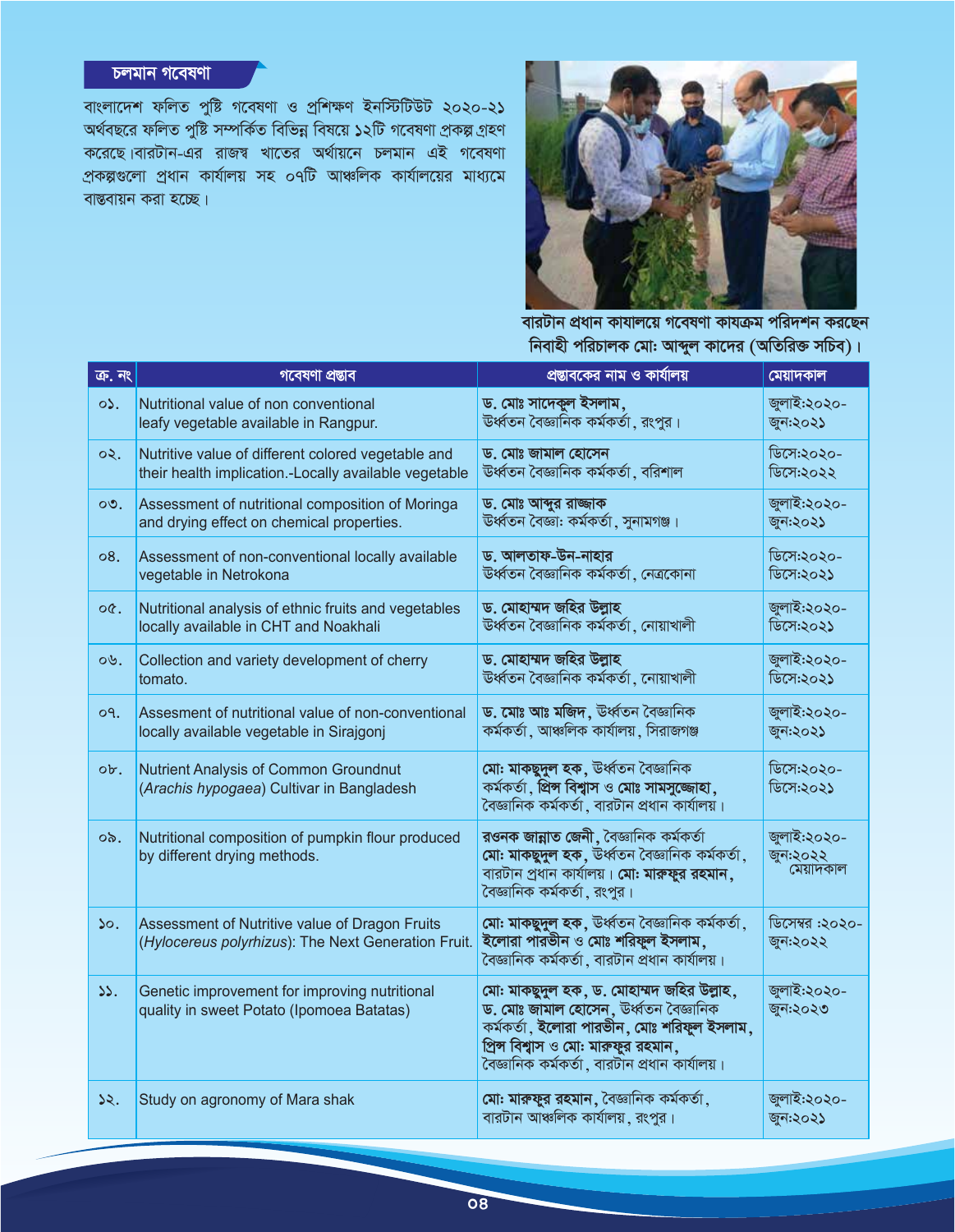## প্ৰশিক্ষণ

কষি মন্ত্রণালয়ের আওতাধীন বাংলাদেশ ফলিত পুষ্টি গবেষণা ও প্রশিক্ষণ ইনস্টিটিউট (বারটান) দেশের জনগণের পুষ্টিস্তর উন্নয়নের লক্ষ্যে সারা দেশব্যাপী বিভিন্ন খাদ্যভিত্তিক পুষ্টি বিষয়ক প্রশিক্ষণের আয়োজন করে থাকে। ০৩ (তিন) দিনব্যাপী পুষ্টি বিষয়ক সচেতনমূলক প্রশিক্ষণ বিভিন্ন জেলা/উপজেলায় অবষ্থিত বিভিন্ন প্রতিষ্ঠানের (কৃষি সম্প্রসারণ অধিদপ্তর, মৎস্য অধিদপ্তর, প্রাণিসম্পদ অধিদপ্তর, শিক্ষা বিভাগ, ছানীয় সরকার মন্ত্রণালয়, পরিবার পরিকল্পনা মন্ত্রণালয়, ধর্ম বিষয়ক মন্ত্রণালয়, মহিলা ও শিশু বিষয়ক মন্ত্রণালয়- এর দপ্তরসমূহ ইত্যাদি) সাথে সম্মিলিতভাবে প্রশিক্ষণ কার্যক্রম সম্প্রসারণ ও বাস্তবায়ন করা হয়ে থাকে। উক্ত প্রশিক্ষণে রাজনৈতিক নেতৃবন্দসহ জনপ্রতিনিধি, উপসহকারী কৃষি কর্মকর্তা, বিভিন্ন শিক্ষা প্রতিষ্ঠানের শিক্ষক, মহিলা ও শিশু বিষয়ক মন্ত্রণালয়ের কর্মকর্তা, পুরোহিত, ইমাম . ষ্টানীয় সমাজকর্মী , বিভিন্ন এনজিও প্রতিনিধি ও কিষাণ-কিষাণী অংশগ্রহণ করেন। এছাড়াও বারটান-এর চলমান বিভিন্ন খাদ্যভিত্তিক পুষ্টি কার্যক্রমের মধ্যে রাজন্ব খাতের আওতায় পিছিয়ে পড়া জনগোষ্ঠী বিশেষ করে বস্তিবাসী , প্রবাসী শ্রমিক , তৈরি পোশাক শ্রমিকের মধ্যে ১ (এক) দিন ব্যাপী প্রশিক্ষণ পরিচালনা করা হয়ে থাকে। দিনব্যাপী এই প্রশিক্ষণে প্রশিক্ষণার্থীদের বিভিন্ন খাদ্যের পুষ্টিগুণ, সুষম খাদ্যাভাস, দেশীয় পুষ্টিকর খাবার (যেমন- ফল, শাক-সবজি), খাবারের পুষ্টিমান সংরক্ষণ করে রান্না তথা পুষ্টির অপচয় রোধ, পরিষ্কার-পরিচ্ছন্নতা (WASH-Water, Sanitation & Hygiene) এবং প্রাথমিক স্বাস্থ্য পরিচর্যার বিয়য়ে প্রশিক্ষণ দেয়া হয়েছে। এই প্রশিক্ষণলদ্ধ জ্ঞান তাদের প্রাত্যহিক জীবনে সুষ্থ , সবল ও কর্মক্ষম রাখতে সহায়তা করবে। বিগত ০৫ বছরে প্রদত্ত প্রশিক্ষণের চিত্র নিম্নের টেবিলের মাধ্যমে তলে ধরা হলো।

| অৰ্থবছর   | পুরুষ | নারী    | প্ৰশিক্ষণাৰ্থী |
|-----------|-------|---------|----------------|
| ২০১৯-২০   | ৭৩৭৬  | $8$ ৬১৫ | ১১৯৯১          |
| ২০১৮-২০১৯ | ১১৭০১ | ৬৩০১    | 20005          |
| ২০১৭-২০১৮ | ৫০৯৯  | ৩২৯৭    | ৮৩৯৬           |
| ২০১৬-২০১৭ |       |         | 99b            |
| ২০১৫-২০১৬ |       |         | ৬৭৪২           |



# বিগত ০৩ অর্থবছরের প্রশিক্ষণার্থীদের নারী-পুরুষ অনুপাতের তুলনামূলক চিত্ৰ  $0.999$ ∎ गती

## বারটান- এর অবকাঠামো নির্মাণ ও কার্যক্রম শক্তিশালীকরণ প্রকল্প

বারটান- এর কার্যক্রম সুসংহত ও শক্তিশালীকরণের লক্ষ্যে ২০১৩ সালে বারটান-এর অবকাঠামো নির্মাণ ও কার্যক্রম শক্তিশালীকরণ প্রকল্পটি গ্রহণ করা হয়। এই প্রকল্পের আওতায় নারায়ণগঞ্জের আডাইহাজার উপজেলায় ১০০ একর জমির উপর প্রধান কার্যালয় নিৰ্মাণ করা হচ্ছে যেখানে ফলিত পুষ্টি বিষয়ক অত্যাধুনিক গবেষণাগার নির্মিত হয়েছে। প্রধান কার্যালয়সহ রংপুর (পীরগঞ্জ), সিরাজগঞ্জ, ঝিনাইদহ, বরিশাল, সুনামগঞ্জ, নোয়াখালী আঞ্চলিক কার্যালয়ের অবকাঠামো নির্মাণ করা হচ্ছে। ইতিমধ্যে প্রধান কার্যালয়-এর অফিস ভবনসহ ০৭ আঞ্চলিক কার্যালয়ের সম্পর্ণ কাজ সম্পন্ন হয়েছে। প্রধান কার্যালয়ের প্রশিক্ষণ ভবনের নির্মাণ কাজ সম্পন্ন হয়েছে।



বারটান প্রধান কার্যালয়, আড়াইহাজার, নারায়ণগঞ্জ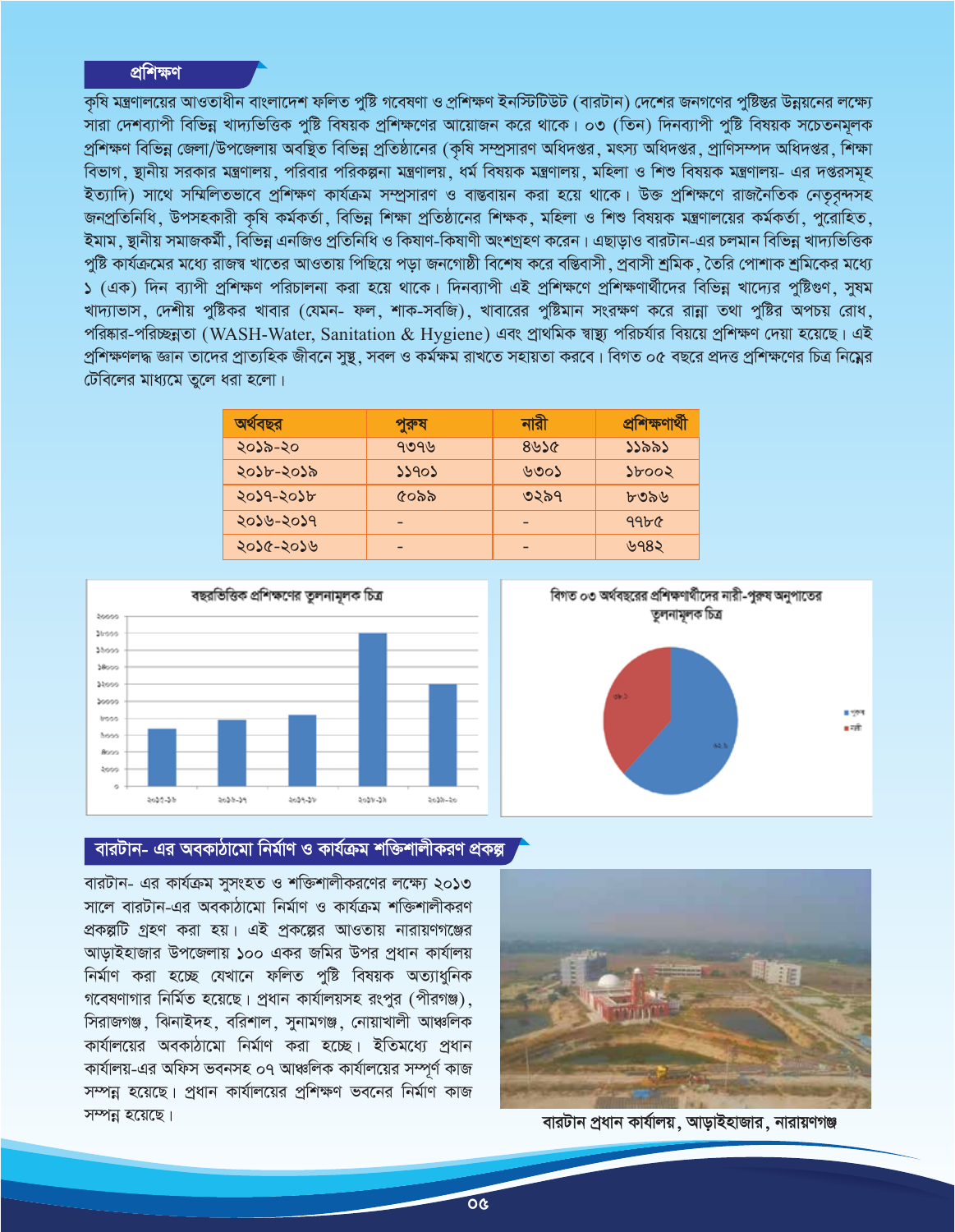## পুষ্টিন্তর উন্নয়নে যথার্থ তথ্যের সম্প্রচার নিশ্চিত করতে হবে

দেশের পুষ্টিন্তর উন্নয়নে খাদ্য ও পুষ্টি বিষয়ক বার্তাগুলো সমন্বিতভাবে যথাযথ মাধ্যমে জনগণের কাছে পৌছানোর ব্যবস্থা করতে হবে। ২৪ জুন বহস্পতিবার রাজধানীর সেচ ভবনে বাংলাদেশ ফলিত পুষ্টি গবেষণা ও প্রশিক্ষণ ইনস্টিটিউট আয়োজিত বাংলাদেশের পুষ্টি পরিষ্থিতি এবং সামাজিক আচরণ পরিবর্তন যোগাযোগ বিষয়ক আলোচনা '(Bangladesh Country Nutrition Situation and Discourse of Social Behavior Change Communication (SBCC)' শীৰ্ষক সেমিনারে বক্তারা এ কথা বলেন।

বারটান পরিচালক মো: খোরশেদ আলম (যুগ্মসচিব) এনডিসি এর সভাপতিত্বে সেমিনারে আলোচক উপস্থিত ছিলেন মোহাম্মদ আমানুল্লাহ সহকারী পরিচালক ও ডেপুটি প্রোগ্রাম ম্যানেজার, ন্যাশনাল নিউটিশন সার্ভিসেস। সেমিনারে মূল প্রবন্ধ উপস্থাপন করেন, ড. শেখ শাহেদ রহমান, টিম লিডার, সূচনা ও সিএসএসান, সেভ দ্য চিলডেন।

ড. শেখ শাহেদ রহমান বলেন ,খাদ্য ও পুষ্টি নিরাপত্তা নিশ্চিতকরণের গুরুত্বপূর্ণ অনুষঙ্গ হচ্ছে মানুষের বিদ্যমান বিভিন্ন অভ্যাসে পরিবর্তন নিয়ে আসা। কাৰ্যকরী ও সঠিক পদ্ধতিতে সামাজিক আচরণ পরিবর্তন যোগাযোগ কার্যক্রম পরিচালনা করলে এই বিষয়ে সফলতা অর্জন করা সম্ভব হবে। তিনি যোগ করেন , সামাজিক আচরণ পরিবর্তন কার্যক্রম পরিচালনার সময় সমাজের যে স্তরের মানুষকে লক্ষ্য করে কার্যক্রম পরিচালনা করা হচ্ছে সে বিষয়টি যেন বিবেচনায় আনা হয়।

মোহাম্মদ আমান উল্লাহ বলেন, খাদ্য ও পুষ্টি বিষয়ক বিভিন্ন বাৰ্তা গণমাধ্যম, সামাজিক যোগাযোগ মাধ্যম ও সভা সিম্পোজিয়ামের মাধ্যমে সম্প্রসারণের কাজ করে যাচ্ছে স্বাষ্থ্য ও পরিবার কল্যাণ মন্ত্রণালয়ের সংশ্লিষ্ট প্রতিষ্ঠানগুলো। খাদ্য ও পুষ্টি নিরাপত্তা যেহেতু একটি আন্ত:সম্পর্কযুক্ত বিষয় সেজন্য সংশ্লিষ্ট মন্ত্রণালয়/বিভাগ/সংস্থাগুলোর মধ্যে অধিকতর সমন্বয় সাধন করা প্রয়োজন। এতে তথ্যের যথার্থতা নিশ্চিত হবে এবং জনগণের মধ্যে বিশ্বাসযোগ্যতা সৃষ্টি হবে।

বারটান পরিচালক মো: খোরশেদ আলম এনডিসি তাঁর সমাপনী ভাষণে বলেন ,খাদ্য ও পুষ্টি বিষয়ে এখন যেকোনো সময়ের চেয়ে মানুষের মধ্যে সচেতনতা বেশি। তবে সার্বিক পরিষ্থিতির সমন্বয়ে এখনো কিছুটা ঘাটতি রয়ে গেছে। প্রান্তিক পর্যায় পর্যন্ত সামাজিক আচরণ পরিবর্তন যোগাযোগ পরিচালনা করার মাধ্যমে এই সচেতনতা বৃদ্ধিতে সমন্বিতভাবে সংশ্লিষ্ট দপ্তরগুলোর কাজ করতে হবে।



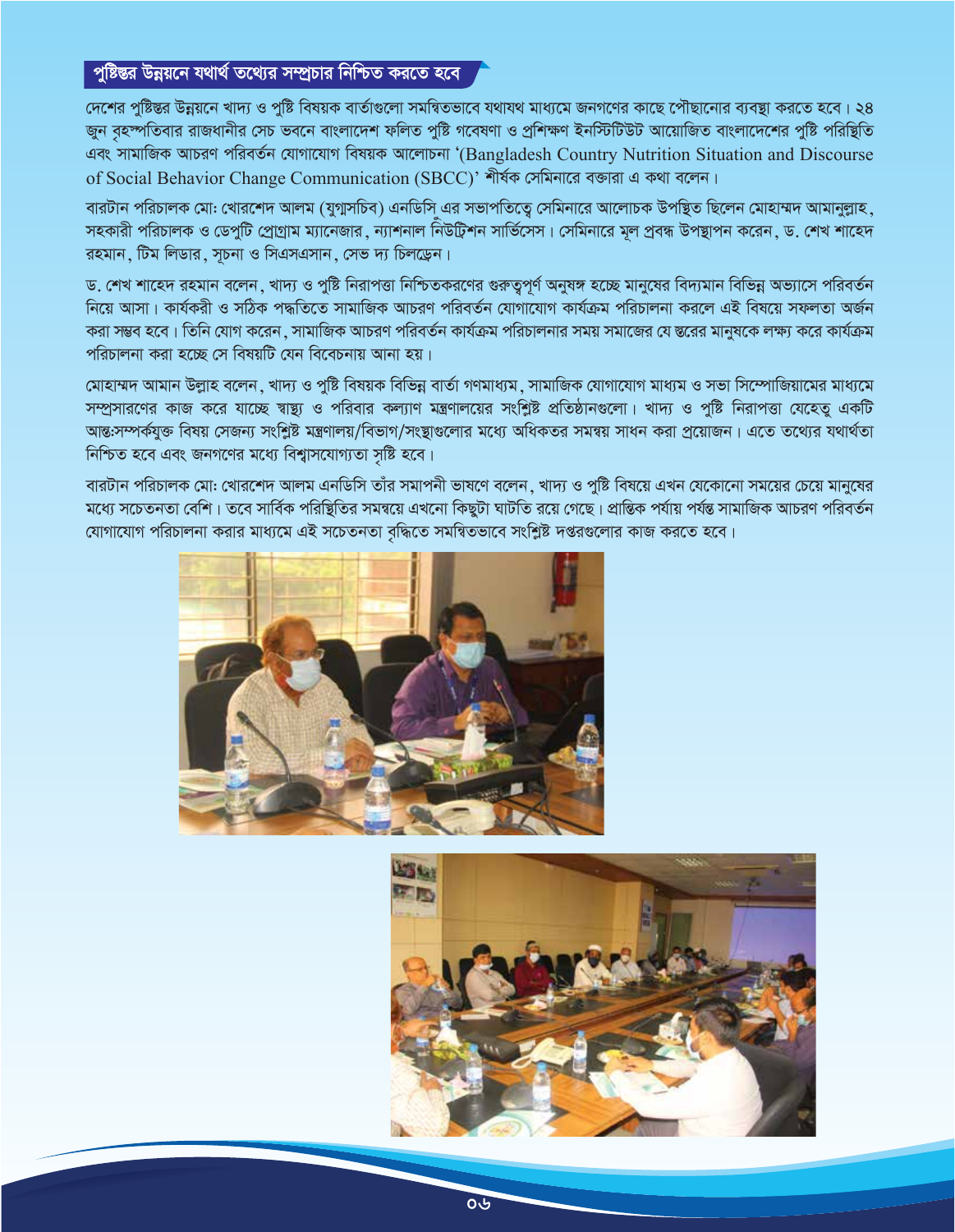## পুষ্টি নিশ্চিতকরণে দেশীয় খাবারে জোর প্রদান করতে হবে

খাদ্য ও পুষ্টি নিরাপত্তা নিশ্চিতকরণে দেশীয় খাদ্যদ্রব্য এর প্রতি বিশেষ নজর দিতে হবে। বহস্পতিবার (১৭ জুন) রাজধানীর সেচ ভবনে বারটান কর্তৃক আয়োজিত Agricultural Productivity, Nutrition and SDG and beyond-The Roadmap under Bangladesh Context-শীৰ্ষক সেমিনারে বক্তারা এই কথা বলেন।

এগ্রিকালচার পলিসি সাপোর্ট ইউনিট-এর সম্মেলন কক্ষে আয়োজিত এই সেমিনারে মূল প্রবন্ধ উপস্থাপন করেন ড. মইনুস সুলতান, ফ্রিল্যান্স কনসালটেন্ট-এগ্রিকালচারাল সিস্টেমস এন্ড মডেলিং। বারটান পরিচালক মোঃ খোরশেদ আলম, এনডিসি (যুগ্মসচিব) এর সভাপতিতেু সেমিনারে আলোচক হিসেবে উপস্থিত ছিলেন কৃষিবিদ মোঃ মনজুরুল হান্নান, ব্যবস্থাপনা পরিচালক, হরটেক্স ও সাবেক মহাপরিচালক, কষি সম্প্রসারণ অধিদপ্তর।

ড. মইনুস সুলতান তাঁর উপন্থাপনায় বলেন, জাতিসংঘ ঘোষিত টেকসই উন্নয়ন অভীষ্ট একটি নিরাপদ ও উন্নত পৃথিবী তৈরির প্রামাণ্য দলিল। সবার জন্য নিরাপদ ও পুষ্টিমান সম্পন্ন খাদ্য নিশ্চিত করা এর অন্যতম লক্ষ্য।

ড. মইনুস সুলতান যোগ করেন, পৃথিবীর সব দেশে কোনো না কোনো ধরনের অপুষ্টিজনিত সমস্যা বিদ্যমান। প্রতিটা রাষ্ট তাঁর নিজশ্ব সংস্কৃতি ও কৃষি ব্যবস্থার সঙ্গে সংগতিপূর্ণ খাদ্য উপাদান ব্যবহার করে অপুষ্টি সমস্যা দূরীকরণে সচেষ্ট হলেই সেই উন্নয়ন টেকসই হবে। তিনি বলেন, বাংলাদেশ টেকসই উন্নয়ন অভীষ্ট অৰ্জনে বেশ অগ্ৰগতি অৰ্জন করেছে। তবে নিরাপদ খাদ্য ও পুষ্টি নিরাপত্তা নিশ্চিতকরণে এখনো অনেক কাজ করার সুযোগ রয়েছে। এই লক্ষ্যে কৃষি যান্ত্রিকীকরণ, খাদ্যশস্যের সংগ্রহপূর্ব ও সংগ্রহোত্তর ক্ষয় ক্ষতি হ্রাসকরণ ও ভারসাম্যপূর্ণ খাদ্যাভাস গঠনে গবেষণা ও কর্মসূচি গ্রহণ করতে হবে।

বারটান পরিচালক মোঃ খোরশেদ আলম, এনডিসি (যুগ্মসচিব) সেমিনারের সমাপনী বক্তব্যে বলেন, টেকসই উন্নয়ন অভীষ্ট অর্জনে সরকার সর্বোচ্চ গুরুতু প্রদান করেছে। সরকারের ২০২১ সালের মধ্যে মধ্যম আয়ের দেশে পরিণত হওয়ার রূপকল্প ২০২১, ২০৪১ সালের মধ্যে উন্নত দেশে পরিণত হওয়ার জন্য প্রণীত রূপকল্প ২০৪১-এর সমান্তরালে টেকসই উন্নয়ন অভীষ্ট ২০৩০ বাস্তবায়িত হবে।

মোঃ খোরশেদ আলম যোগ করেন, আমরা মূল উপন্থাপনায় দেখেছি-স্বাধীনতার পর থেকে খাদ্যের উৎপাদনশীলতা ক্রমশ বৃদ্ধি পেয়েছে। কিন্তু খাদ্যের নিরাপদতা নিশ্চিত করতে অনেক কাজ করার সুযোগ রয়েছে। গ্রাহক পর্যায় পর্যন্ত নিশ্চিন্তে যেকোনো খাদ্যদ্রব্য ক্রয় করার মত পরিষ্থিতি তৈরি করতে হবে। এজন্য আমাদের দেশপ্রেম ও নৈতিকতাবোধ জাগ্রত করতে হবে।

সেমিনারে খাদ্য ও পুষ্টি সংশ্লিষ্ট সরকারি ও বেসরকারি সংস্থার কর্মীরা উপস্থিত ছিলেন।

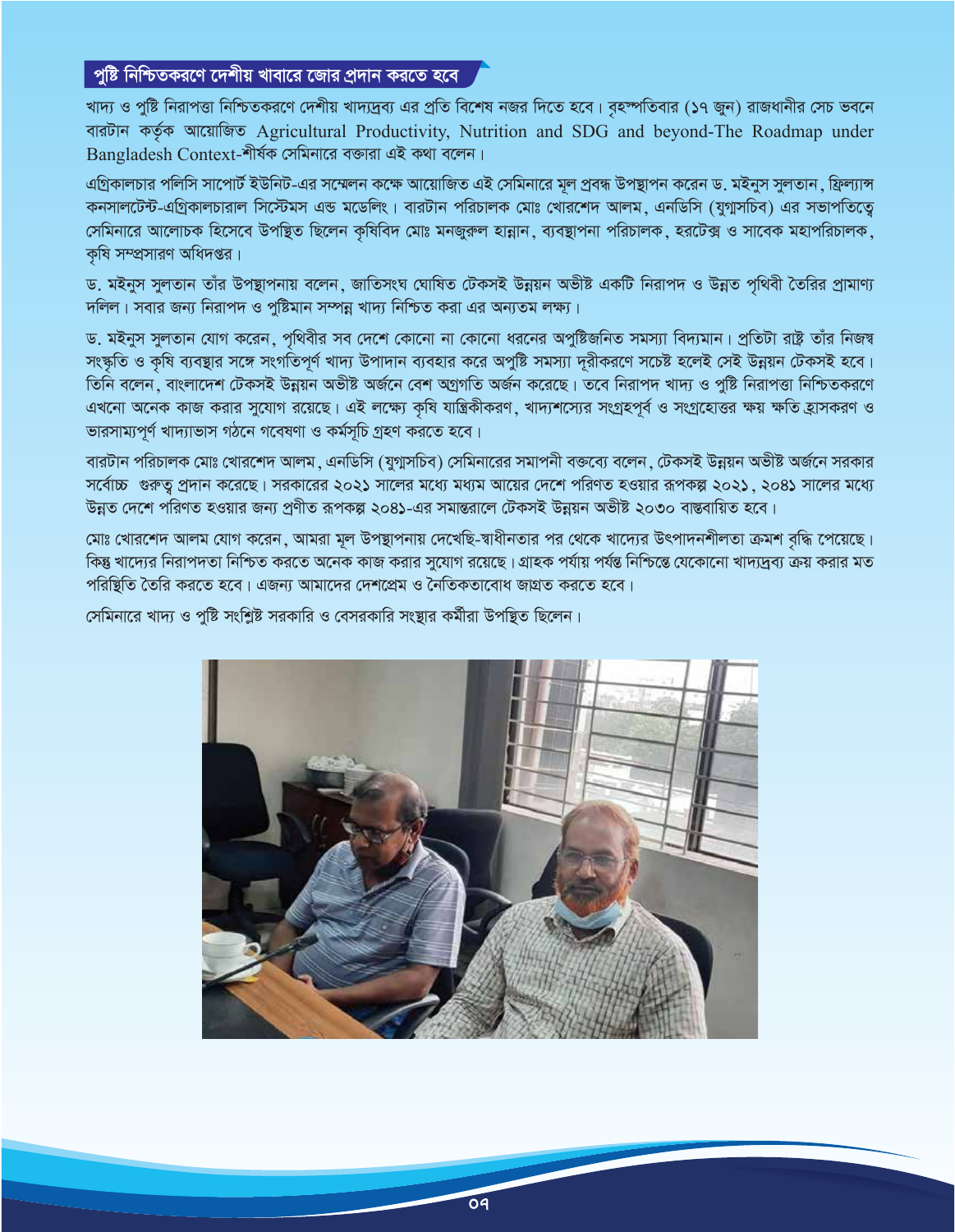## কোভিড-১৯- এর মৃত্যুহার প্রতিরোধে ভিটামিন ডি-এর ভূমিকা

গোলাম ছগির আহাম্মদ , বৈজ্ঞানিক কর্মকর্তা , বাংলাদেশ ফলিত পুষ্টি গবেষণা ও প্রশিক্ষণ ইনস্টিটিউট (বারটান)



কোভিড-১৯ আক্রান্ত রোগীর মৃত্যুর প্রধান কারণ হচ্ছে ফুসফুসজনিত। তাই আমাদের ভাবতে হবে ফুসফুসজনিত রোগ কিভাবে রোধ করা যায় অর্থাৎ রোগপ্রতিরোধ ক্ষমতা কিভাবে বাড়ানো যায়। তবে কোভিড-১৯ সংক্রমণের হার সবদেশে একই রকম নয়। দেখা গেছে, দক্ষিণ গোলার্ধে অবষ্থিত অঞ্চলের সংক্রমণের হার অনেক কম। আরেক সমীক্ষায় দেখা গেছে- যদি অক্ষাংশের ভিত্তিতে কোভিড-১৯ মিলিয়ন প্রতি মৃত্যুর হার তুলনা করা হয় তাহলে দেখা যায় উত্তর অক্ষাংশের ৩৫ ডিগ্রি নীচে অবষ্থিত সমস্ত দেশে মৃত্যুর হার তুলনামূলকভাবে কম। অপরদিকে, উত্তর অক্ষাংশের ৩৫ ডিগ্রি উপরে অবছিত সমন্ত দেশে পর্যাপ্ত সর্যালোক পাওয়া যায় না বলে ভিটামিন ডি এর অভাব লক্ষ্য করা যায়। কিন্তু তারপরও নর্ডিক দেশগুলোতে কোভিড-১৯ আক্রান্ত রোগীর মৃত্যু হার তুলনামূলক কম হওয়ার প্রধান কারণ ধরা হচ্ছে ঐসব দেশে ভিটামিন ডি ম্বল্পতা দুর করার জন্য ভিটামিন ডি সাপলিমেন্ট সরবরাহ করা হয়। ইতালি এবং স্পেন সম্ভবত আশ্চর্যজনকভাবে ভিটামিন ডি এর তুলনামূলকভাবে প্রবল স্বল্পতা রয়েছে। তবে এতে অনেকেই দ্বিমত পোষণ করেছে। করোনা আক্রান্ত রোগীর মৃত্যুর সম্ভাবনা সবচেয়ে বেশী লক্ষ্য করা যায় ঐসব রোগীদের যাদের কিডনি ও লিভারের সমস্যা থাকে দীর্ঘদিন যাবত। এখানেও ভিটামিন ডি স্বল্পতার প্রমান পাওয়া যায় কারণ ভিটামিন ডি কার্যকর গঠনে কিডনি ও লিভারের ভূমিকা ছাড়া সম্ভব না। অতএব যাদের লিভার ও কিডনির সমস্যা রয়েছে তাদের অবশ্য ভিটামিন ডি অভাব থাকতে পারে।

সূর্যের আলো কেন কোভিড-১৯ সাথে সম্পর্কিত? সূর্যের আলোর সাথে কোভিড-১৯ প্রত্যক্ষ কোন সম্পর্ক নাই কারণ ইতোমধ্যে এটা প্রমাণিত হয়েছে যে, সূর্যের আলোর যে তাপমাত্রা তাতে করোনা ভাইরাস মরে না। কিন্তু পরোক্ষভাবে সূর্যের আলোর সাথে কোভিড-১৯ এর ভাল সম্পর্ক রয়েছে। কারণ মানব দেহে ভিটামিন ডি সিনথেসিস হতে সূর্যের আলো অর্থাৎ আলট্রাভায়োলেট রশ্মি দরকার হয়। বলা যাক আমরা ভিটামিন ডি কিভাবে পাব তার উৎস কি কি? আমরা ভিটামিন-ডি দুইভাবে পেতে পারি একটি হচ্ছে এক্সোজেনাস পদ্ধতি আরেকটি হচ্ছে এনডোজেনাস পদ্ধতি। এনডোজেনাস পদ্ধতি হচ্ছে আল্ট্রাভায়োলেট রশ্মির মাধ্যমে যে ভিটামিন ডি পাই আর এক্সোজেনাস পদ্ধতি হচ্ছে খাবার থেকে যে ভিটামিন ডি পাই। উদ্ভিদ ও প্রাণিজ দুটি উৎস থেকেই আমরা ভিটামিন ডি পেতে পারি। প্রাণিজাত ভিটামিন ডি থাকে কলিক্যালসিফেরল আর উদ্ভিদে থাকে আরগোক্যালসিফেরল হিসেবে।

এখন আলোচনা করব ভিটামিন-ডি ও কোভিড ১৯ এর সাথে সম্পর্ক কি এবং ভিটামিন ডি কিভাবে কোভিড-১৯ থেকে আমাদের রক্ষা করতে পারে।

প্রথমে আলোচনা করেছি আমাদের রোগ প্রতিরোধ ক্ষমতা বাড়াতে হবে। অর্থাৎ ফুসফুসজনিত রোগ থেকে বাঁচতে হলে আমাদেরকে ফুসফুসকে ভাল রাখতে হবে। আমাদের দেহে রোগ থেকে রক্ষা পাওয়ার পদ্ধতির নাম হচ্ছে ইমিউন সিস্টেম।

প্রধানত দুটি সিস্টেমের মাধ্যমে আমরা রোগ প্রতিরোধ করে থাকি ১. Innate immune system ২. Adaptive immune system । এই দুই immune response যার যত বেশি শক্তিশালী সে তত রোগ প্রতিরোধ ক্ষমতাসম্পন্ন। Claire খ. Greiller and Adrian জ. Martineau গবেষণায় দেখা গেছে, শ্বাসযন্ত্রের ভাইরাসের উপর এই দুই immune response সৃষ্টিতে ভিটামিন ডি এর ভাল কার্যকারিতা বিদ্যমান। তাই ফুসফুস ভাল রাখার জন্য আমাদের ভিটামিন ডি এর কথা ভাবা যেতে পারে এবং ভিটামিন ডি নিয়ে আরো গবেষণা করা যেতে পারে।

তাহলে আমাদের জন্য কি পরিমাণ ভিটামিন ডি দরকার এখন জানতে হবে :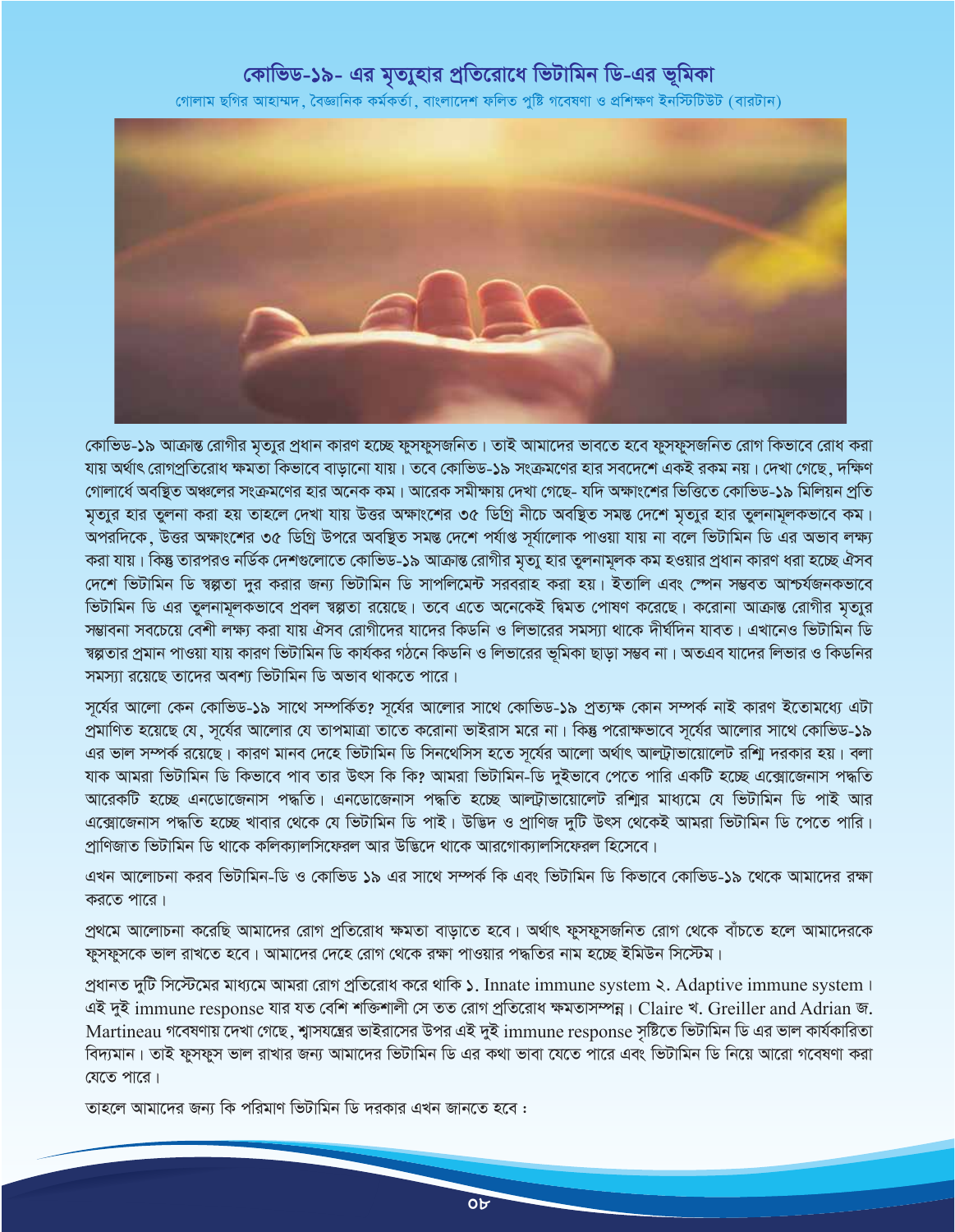1. A blood level of 25(OH)D <20 ng/ml= vitamin D deficiency

- 2. 25(OH)D 21–29 ng/ml = vitamin D Insufficient
- 3. 25(OH)D >30 ng/ml= vitamin D sufficient

4. 25(OH)D > 150–200 ng/ml= vitamin D toxicity

Source: Vitamin D, Skin and Bone Research Laboratory, Section of Endocrinology, Nutrition, and Diabetes, Department of Medicine, Boston University School of Medicine Boston USA.

Michael F. Holick তার গবেষণায় দেখেছেন , কেউ যদি ১০০ আইইউ পরিমাণ ভিটামিন ডি দেহে খাবারের মাধ্যমে গ্রহণ করে তাহলে রক্তে ভিটামিন ডি এর পরিমাণ  $1$ ng/ml বৃদ্ধি পায়।

প্রতিদিন আমাদের কি পরিমাণ ভিটামিন ডি গ্রহণ করতে হবে।

 $\epsilon$ . শিশুদের জন্য 400- 1,000 IU of vitamin D/day

২. বয়ঙ্কদের জন্য 1,000 IU of vitamin D/day, সূর্বের আলো পর্যাপ্ত না থাকলে 2,000 IU of vitamin D/day নিতে হবে

## খাবারের উৎসতে কি কি পরিমাণ ভিটামিন ডি আছে তা দেওয়া হল**:**

| খাবারের উৎস                   | পবিমাণ                                   |
|-------------------------------|------------------------------------------|
| Cod Liver Oil                 | 400-1000 IU/tsp vitamin D3               |
| Salmon, fresh wild caught     | 600-1000 IU/3.5 oz vitamin D3            |
| Salmon, fresh farmed          | 100-250 IU/3.5 or vitamin D3, vitamin D2 |
| Salmon, canned                | 300-600 IU/3.5 oz vitamin D3             |
| Sardines, canned              | 300 IU/3.5 oz vitamin D3                 |
| Mackerel, canned              | 250 IU/3.5 oz vitamin D3                 |
| Tuna, canned                  | 236 IU/3.5 oz vitamin D3                 |
| Shiitake mushrooms, fresh     | 100 IU/3.5 oz vitamin D2                 |
| Shiitake mushrooms, sun dried | 1600 IU/3.5 oz vitamin $D2$              |
| Egg yolk                      | 20 IU/yolk vitamin D3                    |
| Fortified milk                | 100 IU/8 oz usuall vitamin D3            |
| Fortified orange juice        | 100 IU/8 oz vitamin D3                   |
| Infant formulas               | 100 IU/8 oz vitamin D3                   |
| Fortified yogurts             | 100 IU/8 oz usually vitamin D3           |
| Fortified butter              | 56 IU/3.5 oz usually vitamin D3          |
| Fortified margarine           | 429/3.5 oz usually vitamin D3            |
| Fortified cheeses             | 100 IU/3 oz usually vitamin D3           |

Source: Vitamin D, Skin and Bone Research Laboratory, Section of Endocrinology, Nutrition and Diabetes, Department of Medicine, Boston University School of Medicine, Boston, USA

#### **তথ্যসূত্ৰ:**

1. Modulation of the Immune Response to Respiratory Viruses by Vitamin D. Claire L. Greiller and Adrian R. Martineau \*Barts and the London School of Medicine and Dentistry, Queen Mary University of London, London E1 2AB, UK. Nutrients 2015, 7, 4240-4270; doi:10.3390/nu7064240

2. Editorial: low population mortality from COVID-19 in countries south of latitude 35 degrees North supports vitamin D as a factor determining severity. Aliment Pharmacol Ther. 2020;00:1–4. wileyonlinelibrary.com/journal/apt

3. Vitamin D and Health: Evolution, Biologic Functions, and Recommended Dietary Intakes for Vitamin D. Michael F. Holick, Clinic Rev Bone Miner Metab (2009) 7:2–19 DOI 10.1007/s12018-009-9026-x. Published online: 21 April 2009 Humana Press Inc. 2009

4. Vitamin D, Skin and Bone Research Laboratory, Section of Endocrinology, Nutrition, and Diabetes, Department of Medicine,Boston University School of Medicine BostonUSA

<u>ಂ</u>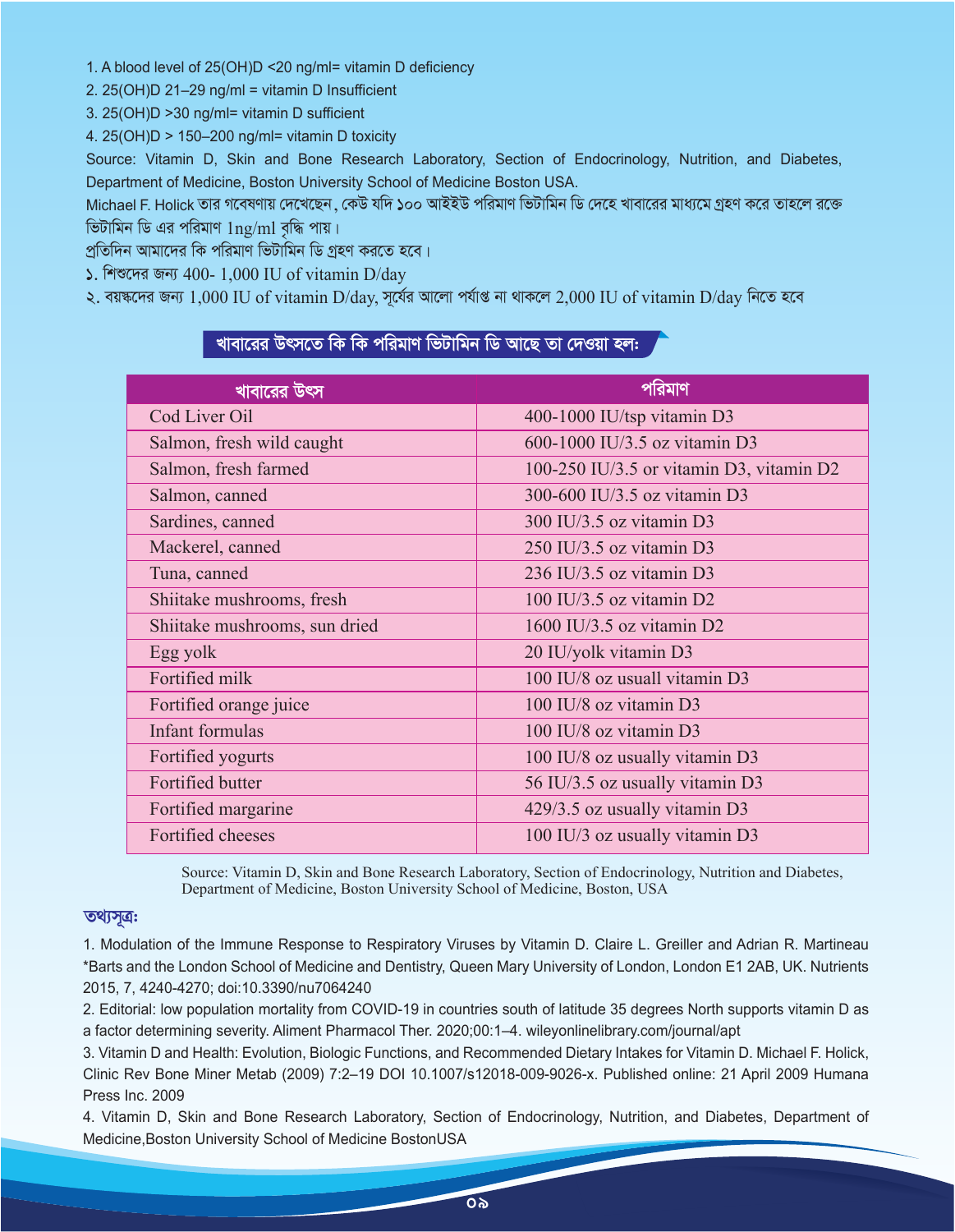## *লু*ক্কায়িত ক্ষুধা নিবারণে বায়ো ফরটিফাইড ফসল

কৃষিবিদ মোঃ মারুফুর রহমান , বৈজ্ঞানিক কর্মকর্তা , বাংলাদেশ ফলিত পুষ্টি গবেষণা ও প্রশিক্ষণ ইন্সটিটিউট (বারটান)



মানুষ র্বেচে থাকার জন্য খাবার খায়। দেহের বৃদ্ধি ও বিকাশে সেই খাবার সাহায্য করে। এখানে পুষ্টি প্রক্রিয়া কাজ করে থাকে যার অন্যতম উপাদান হল ভিটামিন ও খনিজ লবণ। ভিটামিন ও খনিজ লবণ<br>গুলি খুব কম পরিমাণে মানুষের দরকার হয় তাই একে মাইক্রনিউট্রিয়েন্ট বা অনুপুষ্টি বলা হয়। গুলি খুব কম পরিমাণে মানুষের দরকার হয় তাই একে মাইক্রনিউটিয়েন্ট বা ভিটামিন যেমন ভিটামিন এ, বি, সি, ডি ইত্যাদি অপর দিকে খনিজ উপাদানে রয়েছে আয়রন, সেলেনিয়াম, জিঙ্ক, আয়োডিন, ম্যাংগানিজ ইত্যাদি। খাবারের গুনগত মানের কারণে অনেক সময় এই অণুপুষ্টির প্রয়োজনীয়তা মেটাতে সক্ষম হয় না। ঠিক তখন মানব দেহে এই মাইক্রনিউটিয়েন্ট এর জন্য এক ধরনের লুকানো ক্ষুধা তৈরি হয় ।

মানুষের অণুপুষ্টি বা মাইক্রনিউটিয়েন্ট এর শ্বল্পতা আমাদের মত নিম্ন ও মধ্যম আয়ের দেশগুলিতে বেশ পরিলক্ষিত হয়। মাইক্রনিউটিয়েন্ট এর অভাব `দূর করতে যে কৌশলগুলি হাতে নেওয়া হয় তার অন্যতম প্রধান একটি উপায় হল বায়োফরটিফিকেশন। বিশ্ব স্বাস্থ্য সংস্থা মনে করে ২ বিলিয়ন মানুষের আয়রনের মত অণুপুষ্টির অভাব জনিত রক্তম্বল্পতা থেকে মুক্তি পেতে প্রধান উপায় হতে পারে বায়োফরটিফাইড ফসল। বায়োফরটিফিকেশন হল ফসল ঊন্নয়নের একটি প্রক্রিয়া যার মাধ্যমে খাদ্য শস্যতে পুষ্টিঙণ বাড়ানো হয়। অর্থ্যাৎ ফসলে যে পরিমাণ পুষ্টিমান বিদ্যমান তা থেকে বাড়িয়ে এমন পর্যায়ে নিয়ে যাওয়া যাতে মানুষের মাইক্রনিউটিয়েন্ট এর জন্য লুকায়িত ক্ষুধা মেটানো যায়। উদ্ভিদের বৃদ্ধির সময় পুষ্টির মাত্রা পরিবর্তন করা হয় তাই সাধারন ফরটিফাইড থেকে এটি সম্পূর্ণ আলাদা ।

ফসলে বায়োফরটিফিকেশন করার তিনটি উপায় রয়েছে যেমনঃ **১। কনভেনশনাল পান্ট ব্রিডিং ২। আধুনিক** জৈবপ্রযুক্তি ৩। এগ্রোনমিক প্রাক্টিস

### কনভেনশনাল প্লান্ট ব্ৰিডিং:

উদ্ভিদ প্রজননবিদরা ফসলের জারমপ্লাজম সংগ্রহ করেন। একই ফসলের বিভিন্ন জাতে উপছিত পুষ্টি মানের ভিত্তিতে অধিক পুষ্টি মান সমৃদ্ধ জাত গুলিকে নির্বাচন করা হয় । এরপর অধিক পুষ্টিমান সমদ্ধ জাত গুলিকে উচ্চ ফলন শীল জাতের সংকরায়ন করা হয় । এর পর জাত উড্ডাবনের পুরো প্ৰক্ৰিয়ার মাধ্যমে তৈরি করা হয় উচ্চ ফলনশীল ও বর্ধিত পুষ্টি মান সম্পন্ন ফসলের জাত। বাংলাদেশ এ উদ্ভাবিত জিঙ্ক সমূদ্ধ ফসল গুলি হলঃ বারি গম ৩৩, ব্রি ধান ৬২,৬৪,৭২,৭৪,৮৪ ইত্যাদি। বর্ধিত পুষ্টি মান সম্পন্ন ফসলের জাত উদ্ভাবনে লক্ষণীয় বিষয় হল পুষ্টি মান যেন মানব স্বাষ্থ্য এর উপর ইতিবাচক প্রভাব ফেলে এবং ফসলের সংরক্ষণ, প্রক্রিয়াকরণ এবং রান্না তাদের পুষ্টির মাত্রাকে কতটা প্রভাবিত করে। তেজষ্ক্রিয় রশািু ব্যবহার করেও মিউটেশন ব্রিডিং পদ্ধতিতেও বায়োফরটিফিকেশন করা যায়।

## অধিক পুষ্টিগুন সমৃদ্ধ জাত নিৰ্বাচন, আধুনিক জৈবপ্ৰযুক্তিঃ

কৈবপ্রযুক্তি এক নতুন দুয়ার খুলে দিয়েছে ফসলে বায়োফরটিফিকেশন করার জন্য। ভিটামিন বা খনিজ লবণ উদ্ভিদ দেহে তেরি হবার জন্য কোন না কোন জিন দায়ী। আধুনিক জৈবপ্রযুক্তি এর হাতিয়ার ব্যবহার করে সেই কাঙ্খিত জিন কে কেটে আমাদের প্রয়োজনীয় ফসলে ঢুকিয়ে দেয়া হয়। এইখানে জেনেটিক্যালি মডিফাইড ক্ৰপ (জি এম ও) এবং ট্ৰানজেনিক ফসল তৈরি এর কৌশল নেওয়া হয়। ভিটামিন এ সমূদ্ধ গোল্ডেন রাইস এই প্রক্রিয়ায় বায়োফরটিফিকেশন করা হয়। ধানে ভিটামিন এ বাড়ানোর জন্য ভুটার ভিটামিন এ এর জন্য দায়ী জিনকে ধানে স্থানান্তর করা হয়।

## এগ্ৰোনমিক প্ৰাক্টিসঃ

ফসল উৎপাদনে অনেক গুলি কার্যক্রমের একটি হল সার প্রয়োগ যা থেকে গাছ তার পুষ্টি পেয়ে থাকে। এই প্রক্রিয়াকে কাজে লাগিয়ে ফসলে এগ্রোনমিক বায়োফরটিফিকেশন করা হয়। সহজ এই পদ্ধতিতে পুষ্টি মান বাড়ানো স্মার্ট ফার্মিং এর অংশ হতে পারে। গমের বীজ ও চারাকে যদি আয়রন-অক্সাইড ন্যানো পার্টিকেলস দিয়ে শোধন করা হয় তবে দেখা যাবে গমের দানায় আয়রনের পরিমাণ বাড়ে ।

বায়োফরটিফাইড ফসল এর বায়ো এভেলেবিলিটিঃ বায়োফরটিফাইড ফসল একটি বিশেষ দিক এ নজর রাখতে হয় তা হল বায়ো এভেলেবিলিটি। উদ্ভিদ এ পুষ্টি উপাদান থাকলেই যে মানব শরীর তা সহজে গ্রহণ করতে পারবে কিনা বা কতটুকু কিভাবে পাচ্ছে তা বায়ো এভেলেবিলিটির আলোচনা থেকে জানা যায়। একটা উপাদানের উপষ্থিতির কারণে আরেকটি উপাদান মানব শরীর বেশি গ্রহণ করতে পারে, যেমনঃ আলুতে যদি ভিটামিন সি এর পরিমাণ বেশি থাকে সেই আলু থেকে আয়রন শোষণ বেশি হয়। আবার ভুট্টায় ফাইটিক এসিডের পরিমান বেশি হলে সেখান থেকে মানব শরীর বেশি জিঙ্ক গ্রহণ করতে পারেনা। তাই বায়োফরটিফাইড ফসল এর ক্ষেত্রে প্রতিটি উপাদান এর উপর নজর রাখতে হয় ।

অর্থনৈতিক প্রভাবঃ যদিও নিয়ু আয়ের ও গ্রামীণ জনগোষ্ঠীকে টার্গেট করে বায়োফরটিফাইড ফসল তৈরি করা হয় কারণ তারা সব থেকে বেশি মাইক্রনিউটিয়েন্ট এর অভাব এ ভুগে থাকে। কিন্তু শুধু গ্রামীণ অর্থনীতি না সমগ্র অর্থনীতিতে এর প্রভাব পরতে পারে। বায়োফরটিফাইড ফসল একটি সাস্টেইনেবল পন্থা যা মানুষকে অপুষ্টি থেকে মুক্তি দিতে পারে। এতে করে অপুষ্টি মোকাবেলায় ব্যয় কমবে। সুষ্থ সবল মানুষ উৎপাদনে বিরাট ভূমিকা রাখতে তাতে অর্থনীতি সমৃদ্ধ হবে।

সামাজিক সমতায় বায়োফরটিফাইড ফসলঃ আমাদের দেশে গ্রামে মহিলারা বা মেয়ে শিশুরা বেশি অপুষ্টিতে ভুগে থাকে। যাদের বেশির ভাগ মানুষ অশিক্ষিত বা ষল্প শিক্ষিত। পরিবারে অধিক পুষ্টিকর খাবার যেমন ডিম, দুধ বা মাছের মাথা ছেলে শিশু বা বাড়ির পুরুষের খাবার হিসেবে রাখা হয়। এতে করে পুষ্টির দিক দিয়ে নারীরা বৈষম্যের শিকার হয় সাথে পুষ্টির অভাবে ভুগে। তারা তাদের খাদ্য তালিকা সাজায় মূলত ভাত , রুটি , ভুট্টা প্রধান রেখে। ঠিক এই পয়েন্টকে কাজে লাগানো হয় বায়োফরটিফিকেশন এ। বৈষম্য ও অপুষ্টি দূর করার জন্য তাদের খাদ্য তালিকার প্রধান অংশকে বায়োফরটিফিকেশন করা হয়। ফলে এই অবহেলিত জনগোষ্ঠীকে অপুষ্টির অভিশাপ থেকে মুক্তি দিয়ে সমাজের মুলস্রোতে আনতে বায়োফরটিফাইড ফসল গুরুত্ব বহন করে। ভিটামিন-এ এর অভাব জনিত অন্ধত্ব কিংবা দুর্বল রোগ প্রতিরোধ ক্ষমতা সহ জিঙ্ক , আয়রনের অভাব জনিত স্ট্যান্টিং বা ওয়াস্টিং এর মত সমস্যা আমাদের দেশে এখনো বিদ্যমান। গ্রামের বেশির ভাগ মানুষ এর ধান , গম বা ভুট্টার মত প্রধান ফসল নির্ভর ডায়েট গ্রহণের প্রবণতা রয়েছে। মোজাম্বিকে এক পরীক্ষায় দেখা যায় ,বিটা ক্যারোটিনযুক্ত মিষ্টি আলু বায়োফরটিফাইড খাওয়া শিশুদের মধ্যে ভিটামিন এ এর ঘাটতি ২৪% কমেছে। আগামী দিনে সুষ্থ সবল জাতি গঠনে অগ্রণী ভূমিকা রাখবে বায়োফরটিফাইড ফসল। বিভিন্ন পরিসংখ্যান থেকে দেখা যায় সারা দুনিয়ায় প্রায় দুই তৃতীয়াংশ মানুষের মাইক্রনিউটিয়েন্ট এর ঘাটতি রয়েছে।আমাদের দুর্বল রোগ প্রতিরোধ ব্যবস্থা এর অন্যতম কারণ এটি। মাইক্রনিউটিয়েন্ট এর অভাব দূর আগামী দিনে উল্লেখযোগ্যভাবে হ্রাস করতে বায়োফরটিফাইড ফসল এর ব্যাপক সম্ভাবনা রয়েছে।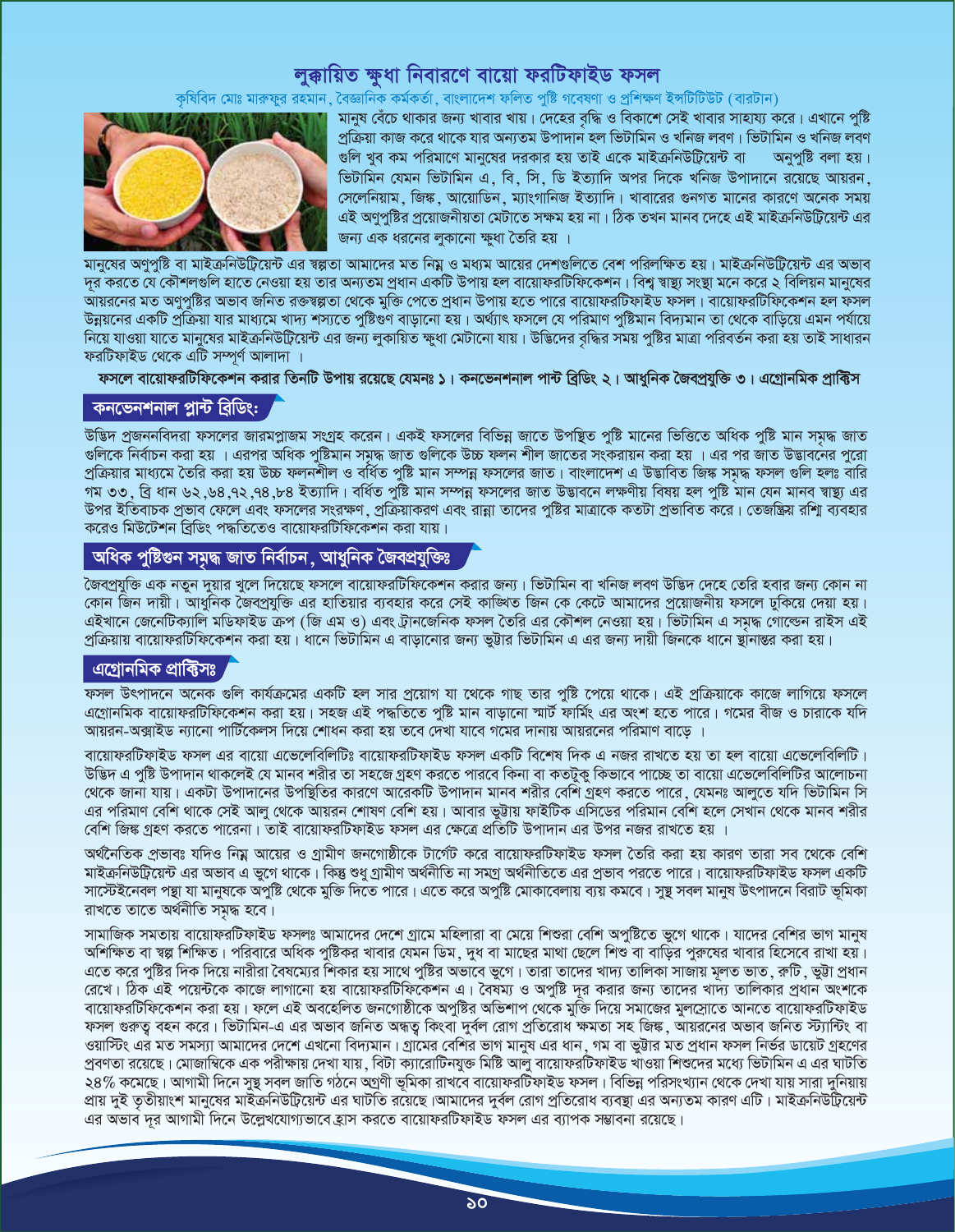

করোনাকালে স্বাষ্থ্য সুরক্ষায় আঁশ জাতীয় খাবারের ভূমিকা শীৰ্ষক বেতার কথিকা উপছাপন করছেন ড. আলতাফ উন নাহার, ঊর্ধ্বতন বৈজ্ঞানিক কৰ্মকৰ্তা ও আঞ্চলিক কাৰ্যালয় প্ৰধান, বারটান আঞ্চলিক কাৰ্যালয়, নেত্ৰকোনা।

বাংলাদেশ ফলিত পুষ্টি গবেষণা ও প্ৰশিক্ষণ ইনস্টিটিউট (বারটান),আঞ্চলিক কাযালয়, ঝিনাইদহ কৰ্তৃক আয়োজিত "Nutrition **Education and Dietary Management** of Diabetes". শীৰ্ষক সেমিনার।





আঞ্চলিক কার্যালয় সিরাজগঞ্জে পুষ্টি বিষয়ক প্রশিক্ষণে বক্তব্য রাখছেন ড. মোঃ আব্দুল মজিদ, আঞ্চলিক কাৰ্যালয় প্ৰধান ও ঊৰ্ধ্বতন বৈজ্ঞানিক কর্মকর্তা, সিরাজগঞ্জ।

১১